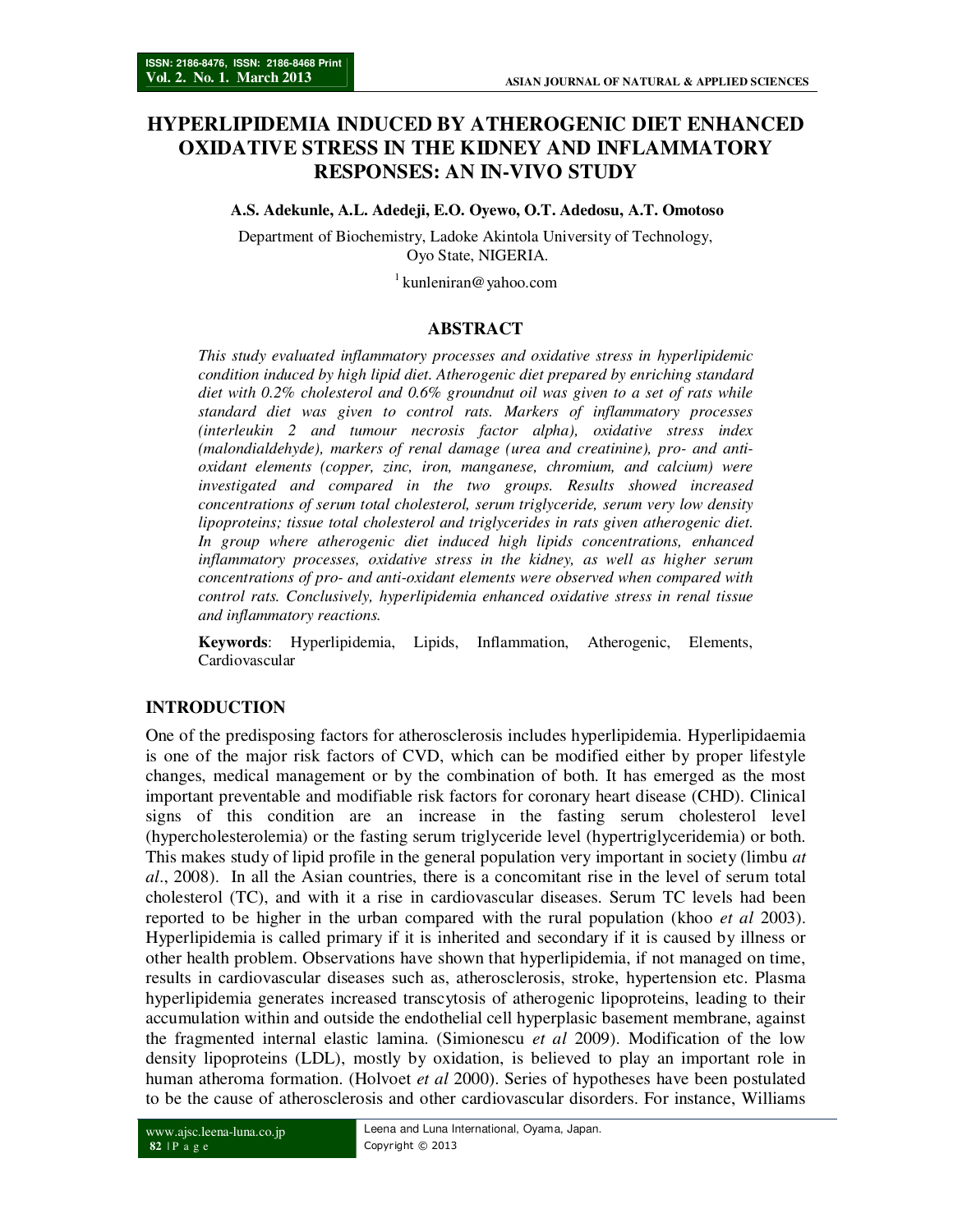and Tabas, (1995) attributed atherosclerosis to inflammatory processes in the vessel wall in response to retained low density lipoprotein (LDL) molecule. Also, Fabricant and Fabricant, (1999) believe that atherosclerosis may be due to an infection of the vascular smooth muscle cells. However, growing evidence suggests that atherosclerosis is an immune-mediated inflammatory process and that cytokines participate as mediators in this process. Interleukin 2 (IL-2), a cytokine produced by activated T-lymphocytes, has been found to further activate the T-cells and may potentially enhance atherogenesis. Study had shown that IL-2 is involved in the pathogenesis of atherosclerosis and vascular disease by modulating the responsiveness to angiotensin II in vascular smooth muscle cells (Carlos, 2006). Serum levels of IL-2, a proinflammatory cytokine, are associated with carotid artery IMT, a predictor of stroke and vascular disease.

Conflicting reports have shown involvement of elevated triglyceride and cholesterol in the enhancement of oxidative stress and inflammatory processes. This study evaluated in-vivo, the possible modulatory role of hyperlipidemia induced by atherogenic diet on inflammatory processes and oxidant/antioxidant status using an animal model.

# **MATERIALS AND METHODS**

## **Preparation Of Atherogenic Diet**

Atherogenic diet is a type of diet capable of starting or speeding up the development of atherosclerosis. Atherogenic diet consist of high fats, high cholesterol foods and can lead to serious health problems overtime (Allison, 2011). Atherogenic diet was prepared according to method of Saso et al., 1992.

| Compositions            | Weight in Kg | Standard diet $(\% )$ | Atherogenic diet $(\%)$ |
|-------------------------|--------------|-----------------------|-------------------------|
| Maize                   | 8.97         | 18.00                 | 17.678                  |
| Soya bean meal          | 3.74         | 8.00                  | 7.37                    |
| Brewery dry grain (BDG) | 17.50        | 35.00                 | 34.49                   |
| Wheat bran (WB)         | 5.00         | 10.00                 | 9.85                    |
| Rice bran (RB)          | 12.50        | 25.00                 | 24.635                  |
| oyster shell (OS)       | 1.00         | 2.00                  | 1.97                    |
| Bone meal (BM)          | 0.50         | 1.00                  | 0.985                   |
| Common salt (CS)        | 0.13         | 0.50                  | 0.256                   |
| methionine              | 0.50         | 0.10                  | 0.985                   |
| Fish meal               | 0.50         | 0.10                  | 0.985                   |
| Groundnut oil           | 0.30         |                       | 0.59                    |
| Cholesterol             | 0.10         |                       | 0.197                   |

**Table 1. Compositions of both standard and atherogenic diets**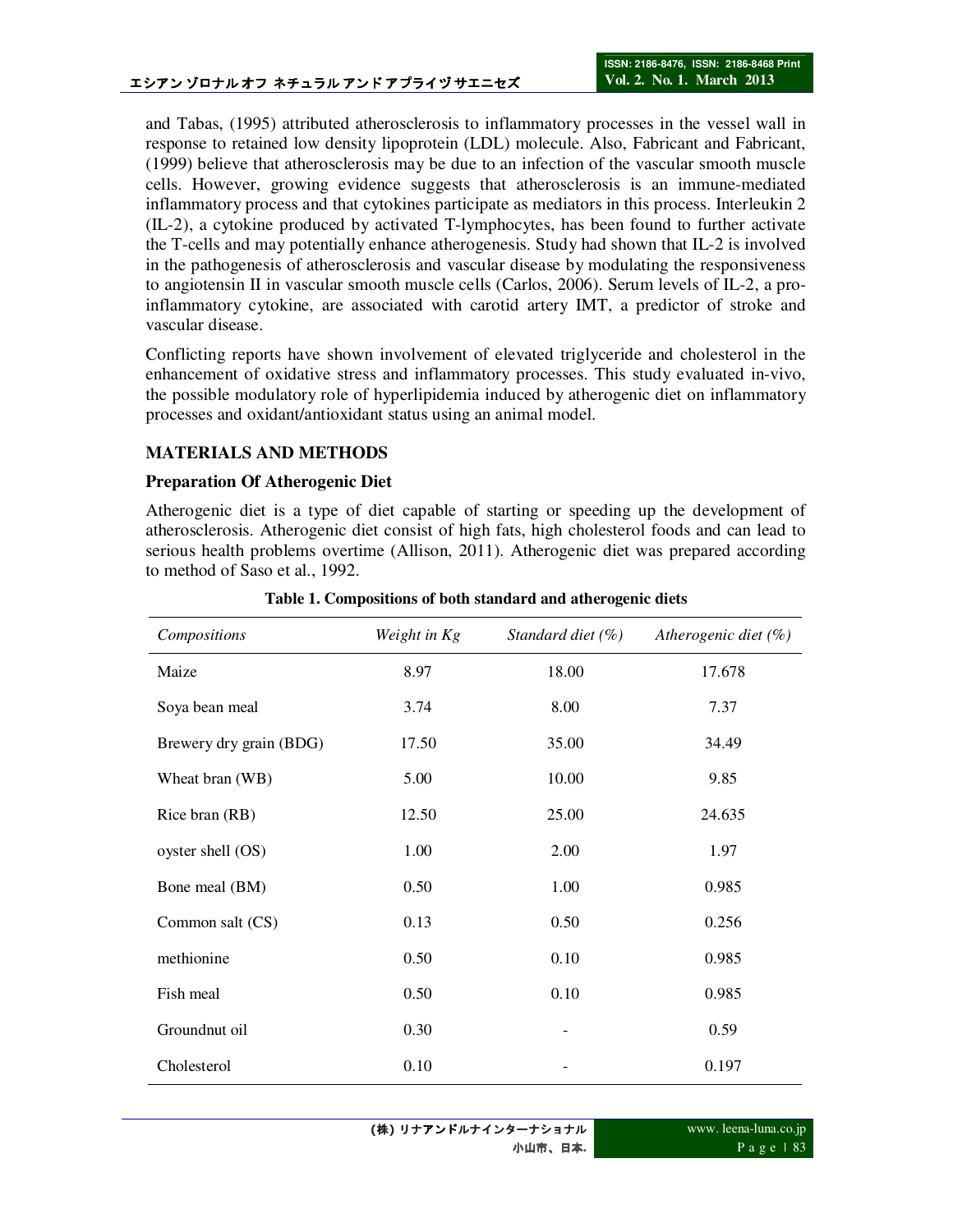#### **Animals and Treatments**

Twenty rats with average weight of 200g were grouped into 2. They were kept in a wellventilated animal house of the Department of Anatomy, Ladoke Akintola University of Technology, Nigeria. The animals had unrestricted access to clean water. Animals in group 1 was given a standard diet (table 1) while those in group 2 were given atherogenic diet containing 0.2% cholesterol and 0.6% groundnut oil in standard diet (table 1). The feeding was done for 8 consecutive weeks. During this period, the weight of each of the rats was measured and daily consumptions were monitored. At the  $8<sup>th</sup>$  week, the animals were sacrificed for collection of samples which included blood and organs for further analyses.

# **Collection of Blood Sample**

Blood was collected directly from the heart into plain and well-labelled sample bottles and were centrifuged to obtain serum for analysis of biochemical parameters which included the lipids and lipoproteins.

# **Histological Study**

The liver was quickly excised and immediately placed on blotting paper to remove blood. The tissues were then placed in 10% formalin solution in appropriately labeled sample bottles for histological studies. The tissues of the organ was removed and fixed in Bouin's fluid for 24 h. After fixation, the tissues were dehydrated through ascending grades of ethanol. Thereafter, it was cleared in xylene and finally embedded in paraffin wax. Using a rotary microtome, specimens were sectioned at 5 mm and sections were mounted on clean slides and stained with sudan blue.

# **Preparation of Tissue Homogenates**

The liver was quickly excised and immediately placed on a blotting paper to remove the blood. Samples of organs were immediately rinsed in 1.15% of potassium chloride solution to remove the hemoglobin. The organ samples were homogenized in aqueous potassium phosphate buffer (0.1M, pH 7.4) in volumes of four times the weight of samples using a Teflon homogenizer. The resultant homogenates were centrifuged at 10,000g for 20 minutes to obtain the post-mitochondrial supernatant fraction (PMF). The PMF was decanted into sample bottles and stored at - 80oC prior to use. The tissue homogenates of the organs were used to assay for the lipids and lipoproteins.

## **Analyses of Lipids, Lipoproteins, Total Proteins and Albumin**

Total cholesterol, HDL-C, LDL-C, triglyceride, total proteins and albumin were analyzed using spectrophotometric methods. Globulin concentration was calculated from the difference between total protein and albumin concentrations. Total cholesterol concentration in the serum was determined spectrophotometrically using the cholesterol oxidase method at 546 nm,  $37^0C$  (Allain, 1974). HDL-C was determined by spectrophotometric method of (Assmann, 1983) at 500 nm,  $37^{\circ}$ C. Triglycerides were determined using spectrophotometric method (Buccolo, 1973). Phospholipids were determined by method described by Takayama, 1977. Total protein concentration was determined using the Biuret method (Weischselbaum 1946).

## **Estimation of Serum Trace Elements**

The sample i.e. serum was digested using 0.2N hydrochloric acid. Briefly, 0.6ml of serum was pipette into test tube and 10ml of 0.2N hydrochloric acid was added. The mixture was kept overnight. The following morning, the mixture was placed in water bath with temperature of  $37^{\circ}$ C till colour changed to pale yellow. The tube was removed from the water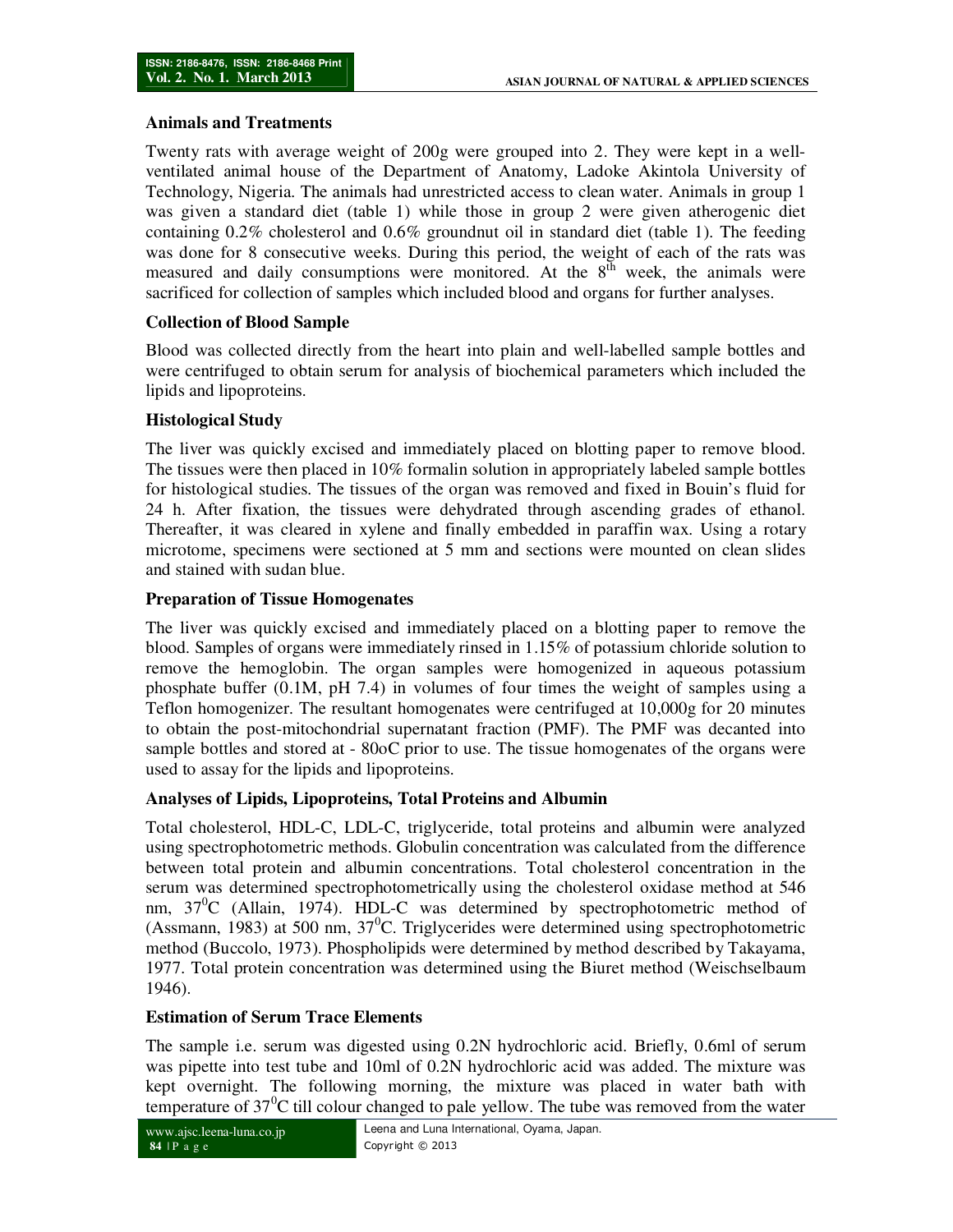bath and volume of mixture was made up to 15ml with 0.2N hydrochloric acid. Direct measurements of elements were carried out using atomic absorption spectroscopy (AAS) Bulk Scientific, Model 200A.

## **Statistics**

All data are presented as means  $\pm$  SEM; where N is the number of experiments. Statistical significance was determined by Student's  $t$  test for independent samples; P<0.05 was considered statistically significant.

# **RESULTS**

**Table 2. Serum concentrations of cytokines, albumin, creatinine and urea in animals given standard diet and atherogenic diet** 

| Biochemical parameters |                   | Group given standard diet Group given atherogenic diet | <i>p</i> -value |
|------------------------|-------------------|--------------------------------------------------------|-----------------|
| $IL-2$                 | $4.48 \pm 0.57$   | $7.65 \pm 3.83$                                        | 0.14            |
| TNF- $\alpha$          | $370+279$         | $1383 \pm 1040$                                        | 0.10            |
| Creatinine             | $1.22 \pm 0.26$   | $1.16 \pm 0.06$                                        | 0.68            |
| Urea                   | $43.80 \pm 3.85$  | $43.35 \pm 2.32$                                       | 0.32            |
| Albumin                | $1.382 \pm 0.155$ | $1.342\pm0.155$                                        | 0.73            |
| <b>Total Protein</b>   | $4.27 \pm 0.51$   | $3.69 \pm 0.45$                                        | 0.16            |

**Table 3. Serum concentrations of lipids, lipoproteins in both control animals and those given atherogenic diet** 

|                           |                  | Biochemical Characteristics Group given standard diet Group given atherogenic diet p-value |       |
|---------------------------|------------------|--------------------------------------------------------------------------------------------|-------|
| Total cholesterol (mg/dl) | $30.78 \pm 3.52$ | $36.60 \pm 12.60$                                                                          | 0.44  |
| Triglyceride (mg/dl)      | $50.63 \pm 6.16$ | $64.30 \pm 12.70$                                                                          | 0.24  |
| Phospholipid mg/dl        | $303.00 \pm 110$ | $306.30 \pm 82.5$                                                                          | 0.97  |
| $VLDL-C$ (mg/dl)          | $18.71 \pm 5.98$ | $35.80 \pm 2.71$                                                                           | 0.007 |

|  | Table 4. Tissue concentrations of lipids, lipoproteins and proteins in both control animals and |  |  |  |  |  |
|--|-------------------------------------------------------------------------------------------------|--|--|--|--|--|
|  | those given atherogenic diet                                                                    |  |  |  |  |  |

|                                  | Kidney                             |                                    |                                    | Liver                              | Heart                              |                                    |  |
|----------------------------------|------------------------------------|------------------------------------|------------------------------------|------------------------------------|------------------------------------|------------------------------------|--|
| <b>Biochemical</b><br>Parameters | Group<br>given<br>standard<br>diet | Group given<br>atherogenic<br>diet | Group<br>given<br>standard<br>diet | Group given<br>atherogenic<br>diet | Group<br>given<br>standard<br>diet | Group given<br>atherogenic<br>diet |  |
| T.<br>Cholesterol                | $29.81 + 7.84$                     | $174.14 + 8.18$                    | $36.1 \pm 24.9$                    | 182.14±9.47                        | $4.19 \pm 1.24$                    | 174.90±14.7                        |  |
| Triglyceride                     | $18.47 \pm 1.93$                   | $63.44\pm 6.38$                    | $17.19 \pm 3.81$                   | $11.91\pm4.33$                     | $8.33 \pm 2.12$                    | $37.26 \pm 4.54$                   |  |
| Albumin                          | $2.57\pm0.01$                      | $2.79 \pm 0.20$                    | $2.64\pm0.12$                      | $2.81 \pm 0.25$                    | $2.66 \pm 0.02$                    | $2.54\pm0.06$                      |  |
| Malondial-<br>dehyde             | $615 \pm 235$                      | 789±105                            | $747 \pm 142$                      | $587+111$                          | $626.1 \pm 72.0$                   | $393 \pm 245$                      |  |

**(**株**)** リナアンドルナインターナショナル 小山市、日本**.** www. leena-luna.co.jp P a g e | 85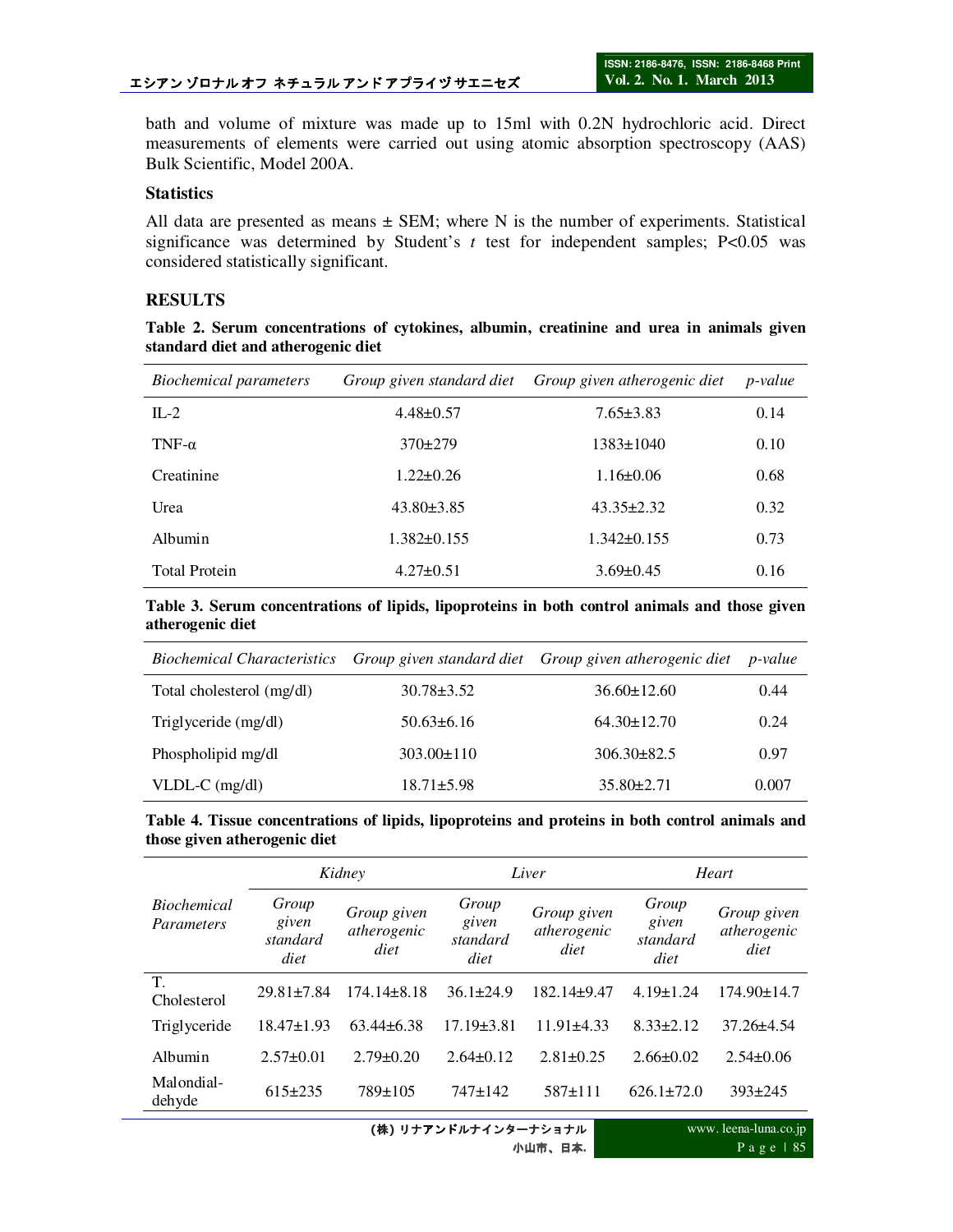| <i>Biochemical Characteristics</i> |                  | Group given standard diet Group given atherogenic diet p-value |      |
|------------------------------------|------------------|----------------------------------------------------------------|------|
| Magnesium                          | $28.83\pm4.06$   | $27.72 \pm 4.12$                                               | 0.72 |
| Copper                             | $2.73 \pm 0.31$  | $2.94\pm0.24$                                                  | 0.32 |
| chromium                           | $0.78 \pm 0.15$  | $1.14\pm0.10$                                                  | 0.01 |
| Calcium                            | $52.40 \pm 17.7$ | $97.4 \pm 31.6$                                                | 0.06 |
| <b>Iron</b>                        | $11.06\pm0.64$   | $11.74 \pm 1.25$                                               | 0.39 |
| Zinc                               | $1.32 \pm 0.39$  | $1.40 \pm 0.21$                                                | 0.75 |
| Manganese                          | $0.10\pm0.06$    | $0.12 \pm 0.05$                                                | 0.69 |

#### **Table 5. Serum concentrations of elements in both control animals and those given atherogenic diet**



Figure 1. Cross section of liver of rat given normal diet, Normal central vein and hepatocyte sinusoid. Stain: Sudan blue, Magnification=400



Figure 2. Cross section of liver of rat given atherogenic diet, Degeneration of hepatocytes with evidence of multifocal cellular fatty inclusion. Stain: Sudan blue, Magnification= 400

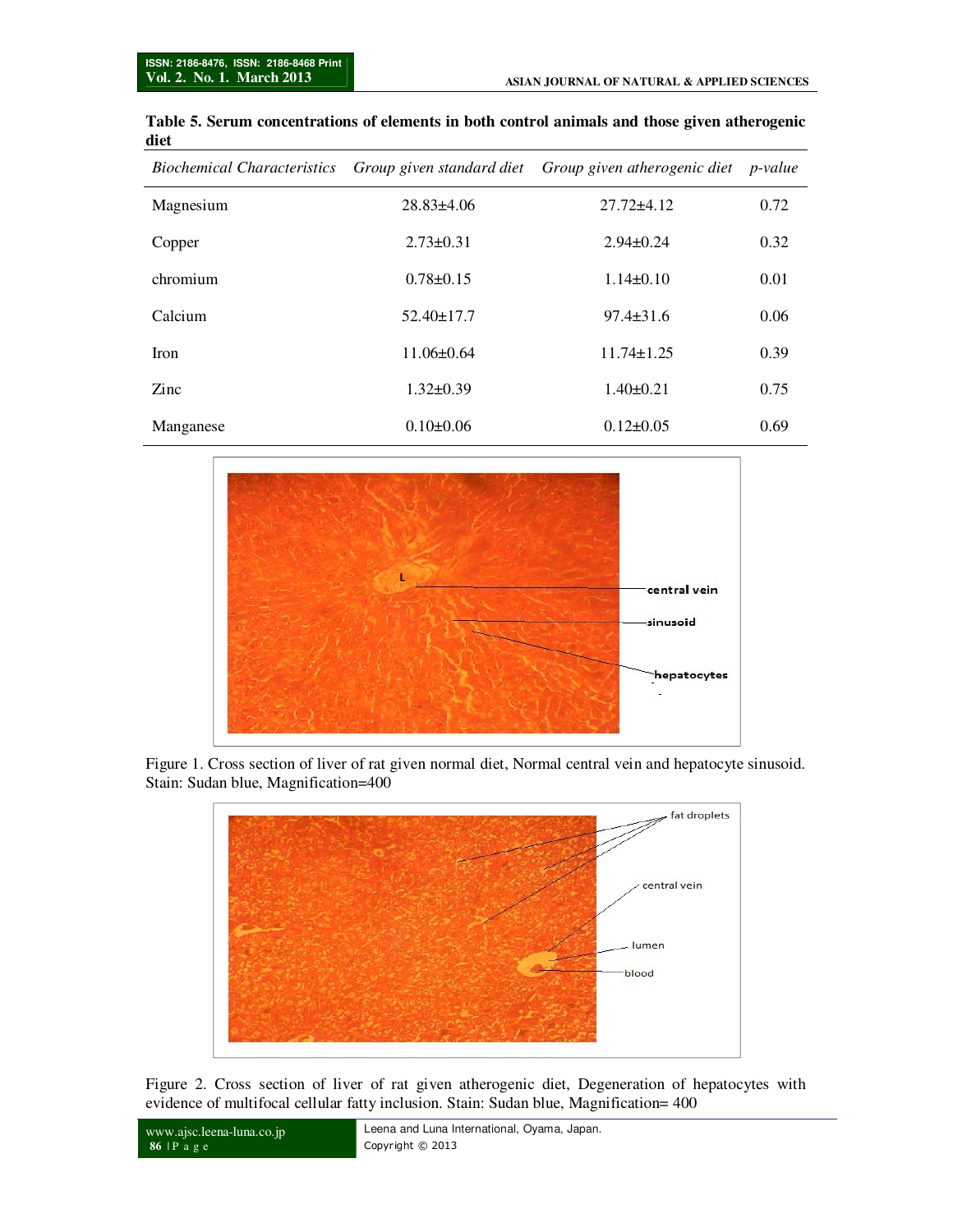# **DISCUSSION**

Cardiovascular diseases, as a group, is a leading cause of the death worldwide, causing over 16.7 million deaths globally in 2002 (Mackay and Mensah, 2003**). In fact, s**ince 1990, greater than 85,000,000 disability-adjusted life-years were lost worldwide due to coronary heart diseases (CHD) and stroke; this CHD disease burden is projected to rise to  $143,000,000$ disability-adjusted life-years by 2020 (Mackay and Mensah, 2003; Fon Tacer *et al*., 2007**)**. The increases recorded in the serum concentrations of total cholesterol, triglycerides, phospholipids, low density lipoprotein cholesterol (LDL-C) and very low density lipoprotein cholesterol (VLDL-C) in rats fed atherogenic diet (Table 3), may be adduced to excess lipids supplied in their diet. Various reports have it that the consumption of lipid rich diets correlate with increases in serum lipid levels (Hegsted *et* al., 1965; Hu *et al*., 2001). Therefore, the increased serum levels in the lipid rich lipoproteins (LDL-C and VLDL-C) indicate that more cholesterol and triglyceride are been transported from the liver to the extra-hepatic tissues to be taken up by those tissues. The increase in the serum HDL concentration (Table 3) may be due to the boost of HDL- C biosynthesis majorly in the liver and partly in the small intestine. HDL- C particles are formed basically from ApoAI and apoAII Apo lipoproteins, whose expression were shown to be influenced by nutritional interventions, such as a switch from high-carbohydrate to a high-fat diet to lipid rich diet that was reported to increase the production rate of apoA-I rather than its clearance (Lewis and Rader, 2005; **Jiang** *et al***., 2006)**. In addition, HDL-C plays a key role in the reverse cholesterol transport pathway, and a balanced homeostasis of lipid and lipoprotein metabolisms are ensured under normal physiological conditions Genest *et al*., 1990; Jiang *et al*., 2006). Thus, an increased intake in dietary lipids, under normal physiological conditions proportionately increases the need for lipoproteins for effective distribution and metabolism of the exogenous lipids.

The pattern obtained in the serum cytokine concentrations [interleukin 2 (IL-2) and tumor necrosis factor alpha (TNF- $\alpha$ ) in rats fed with atherogenic diet (Table 2) is an indicator of chronic inflammation that might be associated with hyperlipidemia, as recorded in this study. Cytokines have been established to regulate the metabolism of lipids and lipoproteins. For instance, high serum levels of TNF- $\alpha$ , IL-6 and IL-1 are reported to inhibit cholesterol and triglyceride biosynthesis *in vivo*, while IL-2 could induce severe chronic hypocholesterolemia that is mediated by the inhibition of lecithin: cholesteryl acyltransferase (LCAT) activity (Michiel and Oppenheim, 1992; Kwong *et al*., 1997).

The interplay between inflammation and lipid metabolism has recently been the focus of research aimed at understanding the development of metabolic syndrome and mechanisms of atherogenesis (Getz, 2005; Steinberg, 2005). In fact, over fifteen years, the prominent role for inflammation in the pathogenesis of atherosclerosis has been established (Libby *et al*., 2002; Langley-Evans and Carrington, 2006; Oyewo *et al*., 2012). There is increasing evidence that cytokines in general, especially tumour necrosis factor (TNF-α) plays an important role in cardiovascular disease. This is not surprising since TNF-α modulates both cardiac contractility and peripheral resistance, which are the two most important haemodynamic determinants of cardiac function. Thus, increased levels of TNF-α or of its soluble receptors have been implicated in the pathophysiology of ischaemia-reperfusion injury, myocarditis, cardiac allograft and, more recently, also in the progression of congestive heart failure (Ferrari, 1999). High serum levels of IL-2 was reported also to result in adverse cardiovascular and hemodynamic effects similar to septic shock (White *et al*., 1994; Vial and Descotes, 1995) that can lead to hypotension, vascular leak syndrome, and myocardial infaction, cardiomyopathy, and thrombotic events such as deep vein thrombosis, pulmonary embolism, and arterial thrombosis (Olsen *et al*., 2001).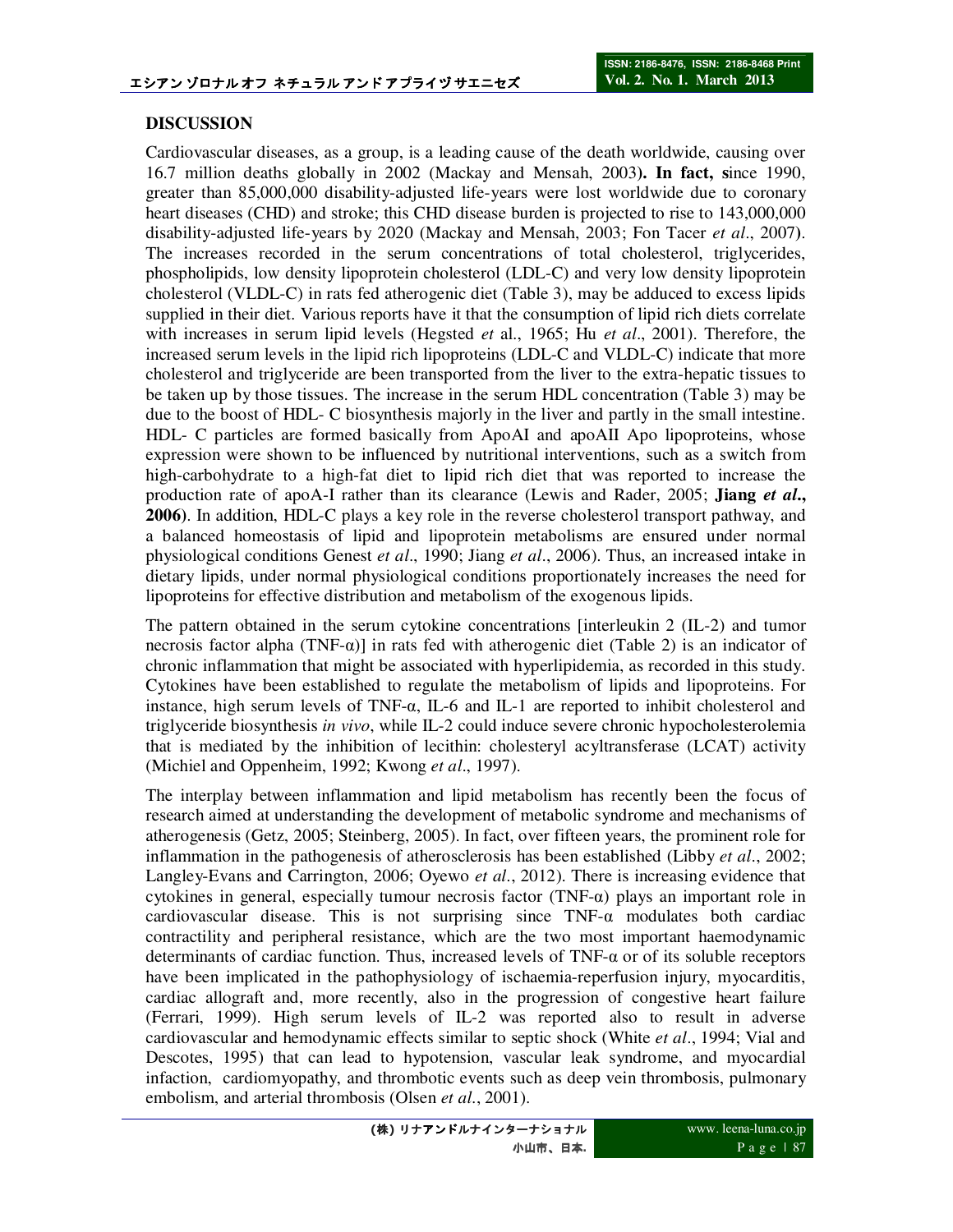In addition, previous studies reported that cholesterol elimination through bile acid synthesis and export is strongly inhibited by increased serum levels of  $TNF-\alpha$ , which also favours fatty acid synthesis rather than fatty acid oxidation (Khovidhunkit *et al*., 2004; Tacer *et al*., 2007). Therefore, cholesterol and its precursors can be subjected to harmful oxidation that can intensify atherogenesis, because increased blood levels of  $TNF-\alpha$  is implicated in the down regulation of many genes involved in defense mechanisms against oxidative stress (Libby *et al*., 2000; Li *et al*., 2003). For example, increased serum TNF-α level inhibits the expression of paraoxonase, the major apo-lipoprotein that protects LDL-C from oxidative stress, which is a valuable marker of atherogenic changes (Feingold *et al*., 1998; Li *et al*., 2003).

The result obtained in tissue total cholesterol and triglycerides levels of rats fed with atherogenic diet (Table 4) supported the results of the serum lipids concentrations (Table 3). Since there were increases in the serum levels of LDL-C and VLDL-C, then more cholesterol and triglyceride are deposited and taken up (endocytosed) at the extrahepatic tissues, which is reflected in (Table 4). That is, the increase in dietary lipids in rats fed the atherogenic diet invariably increased the need for lipoproteins for the effective distribution and metabolism of the exogenous lipids.

Serum albumin levels are determined by rates of hepatic synthesis and secretion, exchanges between the intra- and extravascular compartments, lymphatic uptake, alterations in volume of distribution (including hemodilution), protein degradation, and body losses (Friedman and Fadem, 2010). The decreased serum total protein and albumin concentrations in the rats fed with atherogenic diet (Table 2) might be an indicator of nutrition imbalance, liver disease, increased protein utilization or degradation, increased glucocorticoids and the increased serum TNF-  $\alpha$  level recorded in the study (Table 2). It is well established that albumin levels fall in patients with inflammatory disorders and other illnesses (Moshage *et al*., 1987; Friedman and Fadem, 2010). Possible contributory mechanisms include downregulated production of albumin mRNA by the liver. The mRNA concentration available for action on ribosomes is an important factor controlling the rate of albumin synthesis. Trauma (oxidative stress) and disease processes will affect the albumin mRNA content by a decrease in gene transcription, as seen in the acute‐phase reaction mediated by cytokines, mainly interleukin‐6 (IL-6) and tumour necrosis factor  $\alpha$  (TNF- $\alpha$ ) (*Peters, 1996<sup>* $a,b$ *</sup>*). Therefore, the reduced levels of serum albumin might cause fluid to escape into extravascular tissues spaces, leading to increased vascular permeability, evident in localized oedema and reduce delivery of nutrients to the tissues.

In addition, the reduction in serum albumin and heart albumin concentrations might indicate a reduction in the antioxidant pool of the rats fed the atherogenic diet. Under physiological conditions, albumin may have significant antioxidant potential (*Hu et al., 1993)*. It is involved in the scavenging of oxygen free radicals, which have been implicated in the pathogenesis of inflammatory diseases. Physiological solutions of human serum albumin have been shown to inhibit the production of oxygen free radicals by polymorphonuclear leukocytes (*Hu et al., 1993).* This may be related to the abundance of sulfhydryl (‐SH) groups on the albumin molecule. These are important scavengers of oxidizing agents, such as hypochlorous acid (HOCl) formed from the enzyme myeloperoxidase, which is released by activated neutrophils (*Phillips et al., 1989; Hu et al., 1993; Kaufmann et al., 1995). Although, the liver is the major organ involved in the synthesis of albumin, while the kidney is involved in the reabsorption and excretion of serum albumin, the result obtained the kidney and liver albumin concentrations did not support the reduction in the antioxidant activities.* 

*Serum urea and creatitine concentrations are important prognostics in kidney problems. They are molecules, whose blood levels are tightly regulated by the excretory activities of the*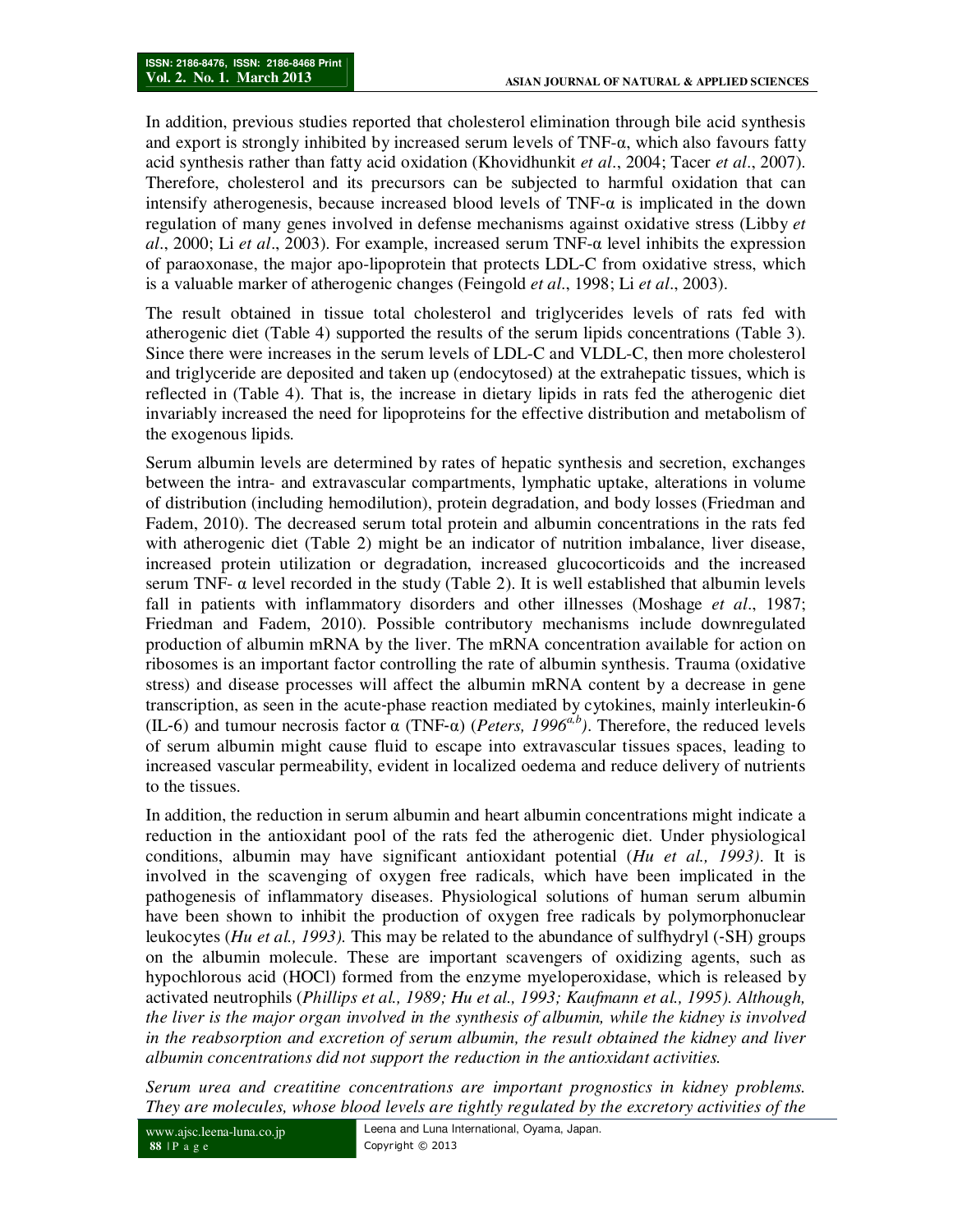*kidney. The pattern obtained the serum urea and creatitine concentration in the atherogenic rats (Table 2) did not indicate a gradual loss of kidney function. The concentrations of serum electrolytes are good markers for assessing kidney function. In this study, of the entire serum electrolytes quantified, the increase in serum Ca2+ concentration in the rats given atherogenic diet (Table 5) might not suggest a gradual loss of kidney function. This is because other markers of kidney functions indicated the kidney functions were not possibly affected. Nonetheless, the increase in the serum Ca2+ concentration might be caused by the concentration of* TNF-α. Tracey and Cerami (1994) reported that increased serum levels of TNF- $\alpha$  caused calcium to be released from bone, promoting osteoporosis.

The fat droplets revealed in the photomicrograph of the liver of rats fed the atherogenic diet indicated that the hepatocytes were fat ladened. This observation is in agreement with the result of the liver total cholesterol and TNF- $\alpha$  concentration (Table 4) and (Table 2) respectively. Fon Tacer *et al*. (2007) reported that increased serum TNF-α concentration induces proatherogenic alterations in the liver by blocking the elimination of cholesterol through bile acid synthesis and the inhibition of fatty acid oxidation.

Consumption of high lipid diet in this study caused increased serum concentration of copper. Also, an increased serum and tissue concentrations of lipids was accompanied by elevated serum copper concentration. Cells have highly specialized and complex systems for maintaining intracellular copper concentrations [ Dijkstra, 1996]. If this balance is disturbed, excess copper can induce oxidative stress that could lead to chronic inflammation [Sternlieb, 1980; Thornburg, 2000]. Copper induced hepatitis has been described both in humans (Wilson's disease) as well as in dogs. It is most likely that the disturbed serum copper concentration induced by high lipid diet led to increased oxidative stress in kidney and inflammatory processes. On the other hand, copper ions participate in radical reactions such as the conversion of superoxide to hydrogen peroxide and hydroxyl radicals, and catalyze the oxidative modification of LDL in vitro and in the arterial wall; copper excess can induce oxidative damage to DNA (2,3 Bremner, 1996;Ferns et al.,1997). In this study, increased concentration of lipid peroxides (malondialdehyde) which is an index of oxidative stress was found in rats given atherogenic diet.

There is evidence that copper and zinc have pro-oxidant and antioxidant properties, respectively, so that their imbalance may be expected to condition oxidative stress status ( Guo and Wang, 2013). Oxidative stress is relevant in aging and in age-related degenerative diseases. In this study, blood content of copper, zinc, markers of inflammation (interleukine-2 and tumour necrosis factor-alpha) as well as of lipid peroxides (malondialdehyde) were investigated in rats given standard diet and atherogenic diet. Serum copper/zinc ratio, cytokines and malondialdehyde (in kidney) were significantly higher in the rats given atherogenic diet than control. Notably, the increased copper/zinc ratio found in atherogenic group was due to high copper values. The higher the serum copper/zinc ratio the higher the lipid peroxides kidney tissue content. Mezzetti et al., 1998 concluded that there is a strict relationship between copper/zinc ratio and systemic oxidant burden. Moreover, advanced age and, particularly, advanced age-related chronic degenerative diseases are associated with a significant increase in the copper/zinc ratio and systemic oxidative stress.

Increased serum concentrations of manganese  $(20\%)$ , iron  $(6.15\%)$ , and chromium  $(46.15\%)$ were seen in rats that consumed high lipid diet compared with control rats. Studies have shown beneficial effects of manganese, iron and chromium in protecting body against oxidative stress and related metabolic disorders. For instance, oxidative damage due to free radicals is associated with vascular disease in people with type 1 and those with type 2 diabetes mellitus (DM) [Oberley, 1988]. However, studies have reported the beneficial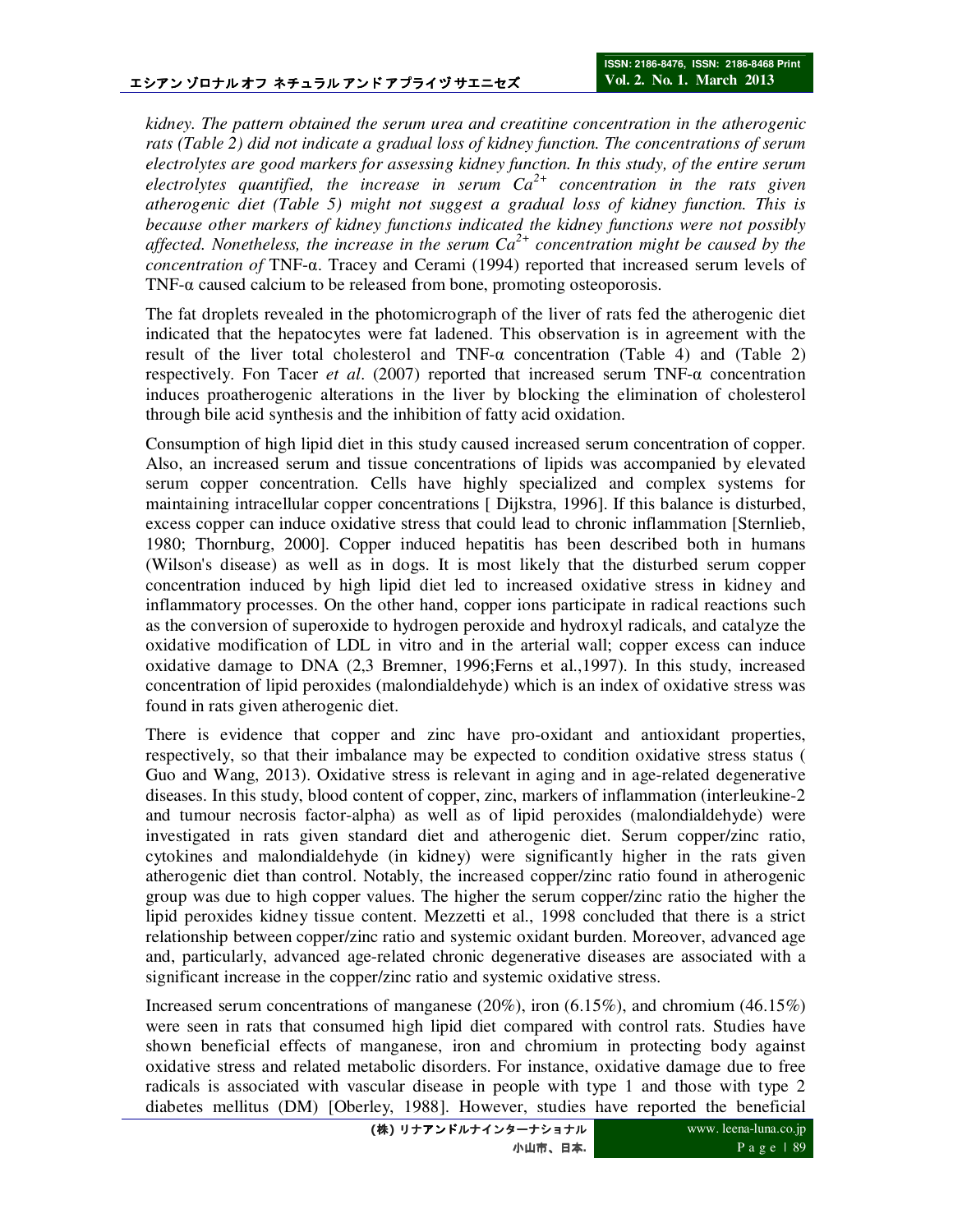effects of supplemental chromium on plasma glucose and related variables of people with type 2 DM and steroid-induced diabetes [Anderson et al., 1997; Ravina et al., 1999; Ravina et al., 1999]. There are also suggestive studies to show that chromium also improves cellular antioxidant capacity in rats [Tezuka et al., 1991; Preus et al., 1998; Ueno et al., 1998]. The increased concentrations of manganese, iron and chromium may be in response to elevated serum and tissue lipid concentrations caused by atherogenic diet.

Serum malondialdehyde was significantly elevated in kidney tissue of rats given high lipid diet compared with control  $(615\pm235 \text{ vs. } 789\pm105)$ , thus confirming that lipid peroxidation increases in hyperlipidemic rats. The source of the lipid peroxides is postulated to be the end products from membrane damage which are elevated in rats with atherogenic diet. These elevated levels of peroxides could result from the hyperlipidemic state in relation with auto oxidation of plasma glucose and other small autooxidizable molecules [Hunt and Wolf, et al., 1991] and are associated with poor metabolic control of plasma glucose [Nourooz et al., 1997].

#### **CONCLUSION**

The consumption of atherogenic diets (dietary cholesterol) triggered oxidative stress in rats with concomitant induction of inflammatory markers that could lead to cardiovascular diseases or the formation of arterial lesions.

## **REFERENCES**

- Allain, C. C., Poon, L. S. & Chan, C. S. G. (1974). Enzymatic determination of total serum cholesterol. *Clin. Chem., 20*, 470-475.
- Anderson, R. A., Cheng, N., Bryden, N. A., Polansky, M. M., Cheng, N., Chi, J. & Feng, J. (1997). Elevated intakes of supplemental chromium improve glucose and insulin variables in individuals with type 2 diabetes. *Diabetes, 46*: 1786–1791.
- Assmann, G., Schriewer, H., Schmitz, G. & Hagele, E.O. (1983). Quantification of HDL-C by precipitation with phosphotungstic acid and MgCl2. *Clin. Chem.,* 29(12), 2026- 2030.
- Bremner, I. (1998). Manifestations of copper excess. *Am J Clin Nutr, 67*: S1069–73.
- Buccolo, G. & David, H. (1973). Quantitative determination of serum triglyceride by the use of enzymes. *Clin. Chem.,19*: 476-482.
- Carlos, M. F. (2006). Role of Angiotensin II in Cardiovascular Disease Therapeutic Implications of More Than a Century of Research*. Journal of Renin-Angiotensin-Aldosterone System.* 7(1); 1-13. DOI: 10.3317/jraas.2006.003.
- Dijkstra, M., Vonk, R. J. & Kuipers, F. (1996). How does copper get into bile? New insights into the mechanism(s) of hepatobiliary copper transport**.** *J Hepatol,* 24:109-120.
- Fabricant, C. G. & Fabricant, J. (1999). Atherosclerosis induced by infection with Marek's disease herpesvirus in chickens. *Am Heart J, 138* (5 Pt 2) PMID 10539849.
- Ferns, G. A. A., Lamb, D. J. & Taylor, A. (1997). The possible role of copper ions in atherogenesis: the Blue Janus. *Atherosclerosis, 133*:139–152.
- Ferrari, R. (1999). The role of TNF in cardiovascular disease. *Pharmacol. Res., 40*(2), 97- 105.

www.ajsc.leena-luna.co.jp **90** | P a g e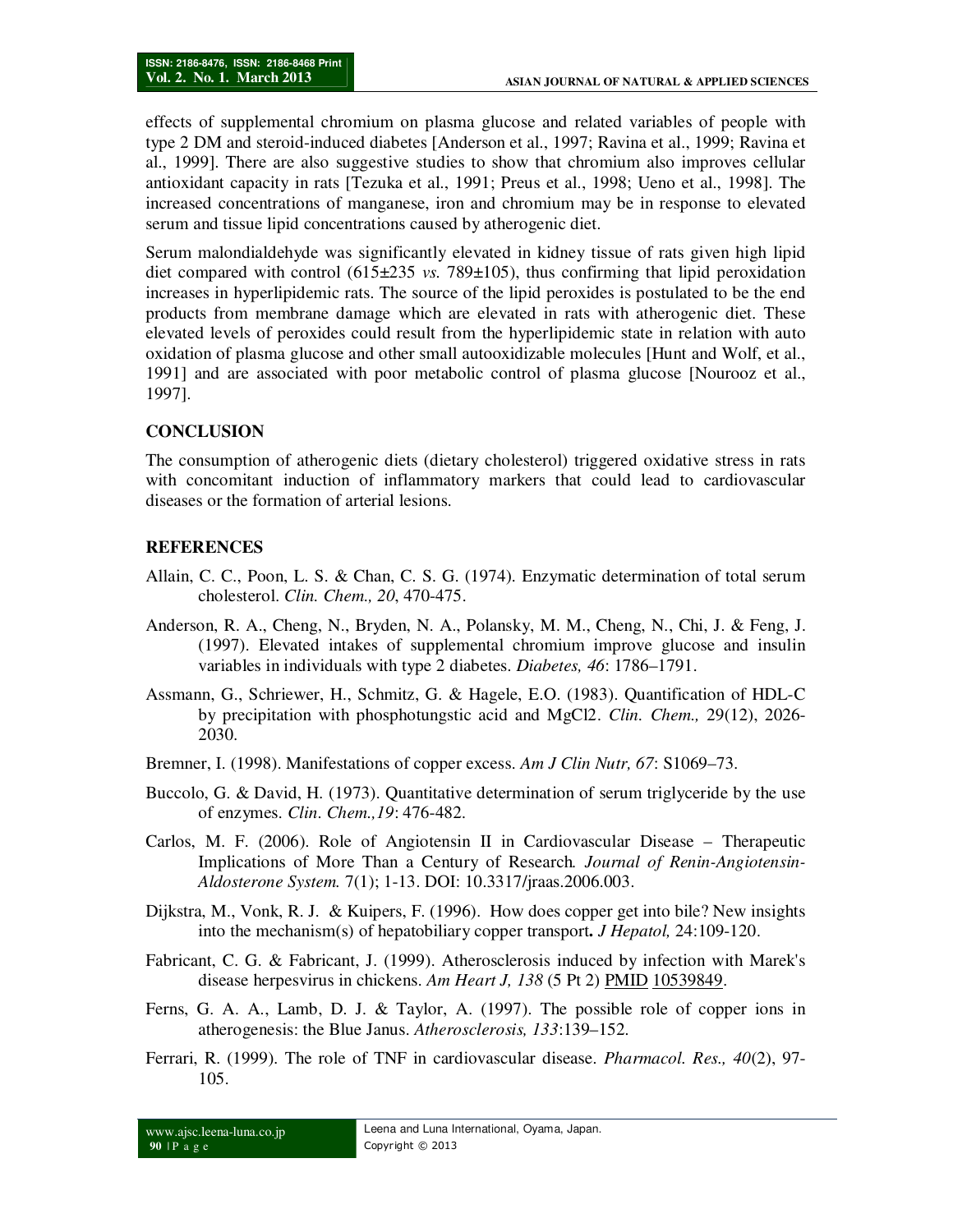- Fon Tacer, K., Kuzman, D., Seliskar, M., Pompon, D. & Rozman, D. (2007). TNF-α interferes with lipid homeostasis and activates acute and proatherogenic processes. *Physiol. Genomics, 31*(2), 216-227.
- Fon Tacer, K., Kuzman, D., Seliskar, M., Pompon, D. & Rozman, D. (2007). TNF-α interferes with lipid homeostasis and activates acute and proatherogenic processes. *Physiol. Genomics*, 31(2): 216-227.
- Friedman, A. N. & Fadem, S. Z. (2010). Reassessment of Albumin as a Nutritional Marker in Kidney Disease. *Journal of the American Society of Nephrology, 21*(2): 223-230.
- Genest et al., (1990). Effect of elective hospitalization on plasma lipoprotein cholesterol and apolipoproteins A-I, B and Lp(a). *Am J Cardiol*, 65(9)**,** 677-679.
- Getz, G. S.(2005)*. Thematic review series: the immune system and atherogenesis. Immune function in atherogenesis. J Lipid Res 46*: 1*–10.*
- Guo, C. H. & Wang, C. L. (2013). Effects of Zinc Supplementation on Plasma Copper/Zinc Ratios, Oxidative Stress, and Immunological Status in Hemodialysis Patient. *Int J Med Sci, 10*(1), 79–89.
- Hegsted, D. M., McGandy, R. B., Myers, M. L. & Stare, F. J. (1965). Quantitative effects of dietary fat on serum cholesterol in man. *Am. J. Clin. Nutr.*, *17*(5), 281-295.
- Holvoet, P., Van, C. J., Collen, D. & Vanhaecke J. (2000). Oxidized low density lipoprotein is a prognostic marker of transplant-associated coronary artery disease, Arterioscler. Thromb. *Vasc. Biol,*20,698-702
- Hu, F. B., Manson, J. E. & Willett, W. C. (2001). Types of dietary fat and risk of coronary heart disease: a critical review. *J. Am. Coll. Nutr. 20*(1), 5-19.
- *Hu, M., Louie, S., Cross, C. E., Motchnik, P. & Halliwell, B.* (1993)*. Antioxidant protection against hypochlorous acid in human plasma. J Lab Clin Med, 121*: 885*–892.*
- Hunt, J. V. & Wolf, S. P. (1991). Oxydative glycation and free radical production: a causal mechanism of diabetic complications. Free Rad Res Corn 12–13:115–123.
- Jiang, J., Nilsson-Ehle, P. & Xu, N. (2006). Influence of liver cancer on lipid and lipoprotein metabolism. *Lipids in Health* and Disease*, 5*(4), 186.
- *Kaufmann, M. A., Castelli, I., Pargger, H. & Drop, L. J.* (1995)*. Nitric oxide dose–response study in the isolated perfused rat kidney after inhibition of endothelium*‐*derived relaxing factor synthesis: the role of albumin. J Pharmacol Exp Ther, 273:* 855*–862.*
- Khoo, K. L., Tan, H., Liew, Y. M., Deslypere, J. P. & Janus, E. (2003). Lipids and coronary heart diseases in Asia Atherosclerosis. *Asia Ather J*, 169(1):1-10.
- Khovidhunkit, W**.,** Memon, R. A., Feingold, K. R. & Grunfeld, C**.** *(*2000). *Infection and inflammation-induced proatherogenic changes of lipoproteins. J Infect Dis 181, Suppl 3:* S462*–S472.*
- Kwong et al., (1997). Pritchard H, Wilson DE: Acute dyslipoproteinemia induced by interleukin-2: lecithin:cholesteryl acyltransferase, lipoprotein lipase, and hepatic lipase deficiencies. *J Clin Endocrinol Metab*, 82(5)**,** 1572-1581.
- Langley-Evans, S. C. & Carrington, L. J. (2006). Diet and the developing immune system. *Lupus, 15*: 746 – 752.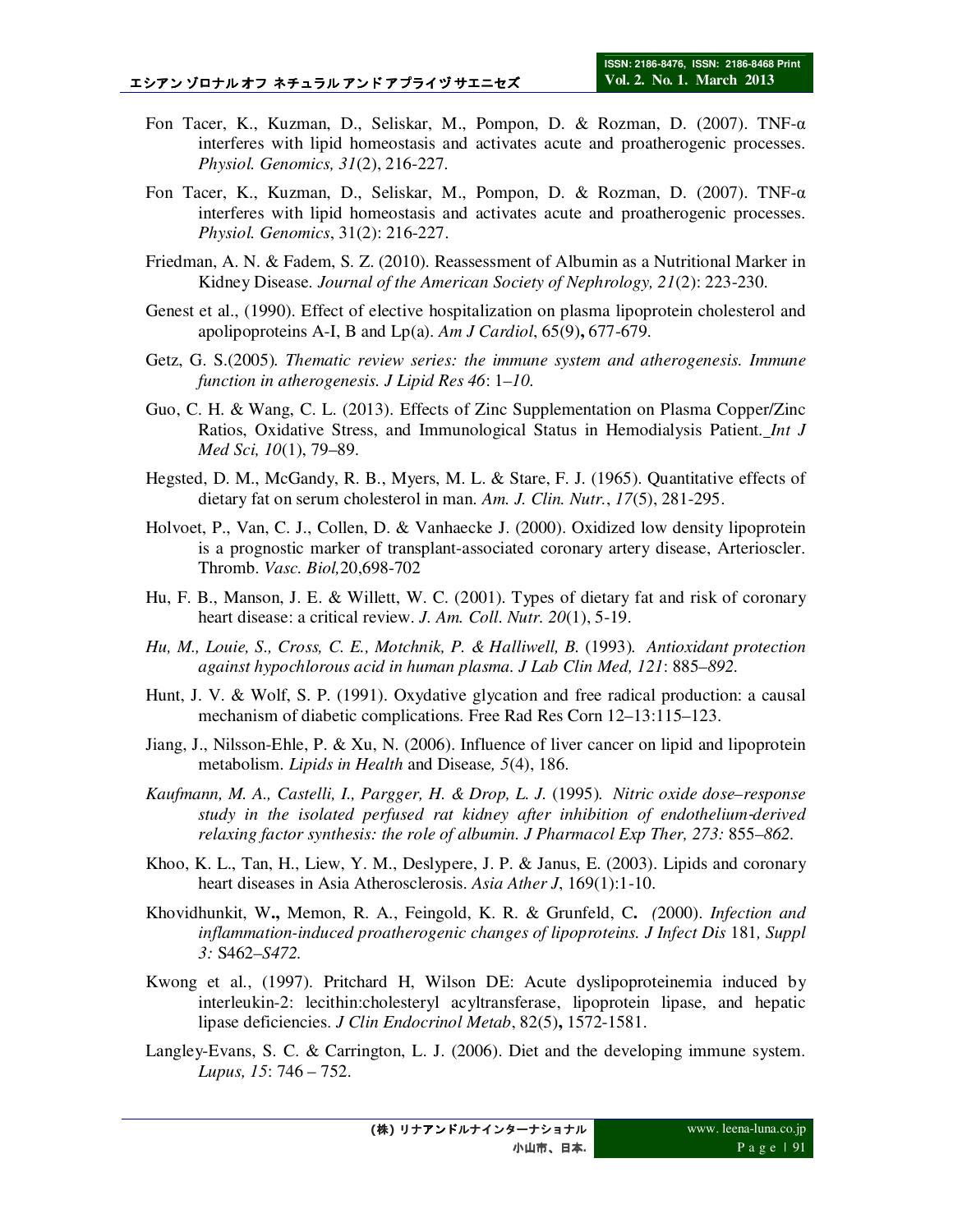- Lewis, G. F. & Rader, D. J. (2005). New insights into the regulation of HDL metabolism and reverse cholesterol transport. **C***irc Res, 96*(12)**,** 1221-1232.
- Li. H. L., Liu, D.P. & Liang, C. C. *(*2003). *Paraoxonase gene polymorphisms, oxidative stress, and diseases. J Mol Med, 81*: 766*–779.*
- Libby, P.**,** Aikawa, M. & Schonbeck, U**.** *(*2000)*. Cholesterol and atherosclerosis. Biochim Biophys Acta 1529*: 299*–309.*
- Libby, P., Ridker, P. M. & Maser, A. (2002) Inflammation and atherosclerosis. *Circulation*, 105: 1135 - 43.
- Limbu, Y.R., Rai, S.K., Ono, K., Kurokawa, M., Yanagida, J. I. & Rai et al., (2008). Lipid profile of adult Nepalese population. *Nepal Med Coll J*,10 (1):4-7.
- Mackay, J. & Mensah, G. (2003). *The Atlas of Heart Disease and Stroke. The World HealthOrganization.* **[**http://www.who.int/cardiovascular\_diseases/resources/atlas/en/]
- Mezzetti et al., (1997). Copper/zinc ratio and systemic oxidant load: effect of aging and aging-related degenerative diseases*. Free Radic Biol Med, 25*(6), 676-681.
- Michiel, D. F. & Oppenheim, J. J. (1992). Cytokines as positive and negative regulators of tumor promotion and progression. S*emin Cancer Biol*, 3(1)**,** 3-15.
- Moshage, H. J., Janssen, J. A., Franssen, J. H., Hafkenscheid, J. C. & Yap, S. H.(1987). Study of the molecular mechanism of decreased liver synthesis of albumin in inflammation. *J Clin Invest, 79*: 1635–1641.
- Nourooz-Zadeh, J., Rahimi, A., Tajadidini-Sarmadi, J., Tritschler, H., Rosen, P. & Halliwell, B. (1997).Relationships between plasma measures of oxidative stress and metabolic control in NIDDM. *Diabetologia, 40*: 647–653.
- Oberley, L.W. (1988). Free radicals and diabetes. *Free Radical Biol Med,* 5:113–24.
- Olsen, E., Duvic, M. & Frankel, A. (2001). Pivotal phase III trial of two dose levels of denileukin diftitox for the treatment of cutaneous T-cell lymphoma. *J Clin Oncol., 19*: 376–388.
- Oyewo, E. B., Akanji, M. A. & Adekunle, A. S. (2012). Immunomodulation capabilities of aqueous leaf extract of *Phyllanthus amarus* in male wistar rats. *Report and Opinion, 4*(1), 22-37.
- *Peters, T .J.<sup>b</sup> (*1996*). Ligand binding by albumin. In: All about Albumin. Biochemistry, Genetics and Medical Applications.* (pp. 76–132). San Diego: Academic Press.
- Peters, T. J<sup>a</sup>. (1996). Genetics: the albumin gene. In: All About Albumin. Biochemistry, *Genetics and Medical Applications.* (pp. 133–187). San Diego: Academic Press.
- *Phillips, A., Shaper, A.G. & Whincup, P. H.* (1989*). Association between serum albumin and mortality from cardiovascular disease, cancer, and other causes. Lancet,* 2*:* 1434*–6*.
- Preuss, H. G., Jarrell, S. T., Scheckenbach, R., Lieberman, S. & Anderson, R. A. (1998). Comparative effects of chromium, vanadium and gymnema sylvestre on sugarinduced blood pressure elevations in SHR. *J Am Coll Nutr, 17*: 116–123.
- Ravina, A., Slezak, L., Mirsky, N. & Anderson, R. A. (1999). Control of steroidinduced diabetes with supplemental chromium. *J Trace Elem Exptl Med,* 12:375–378.